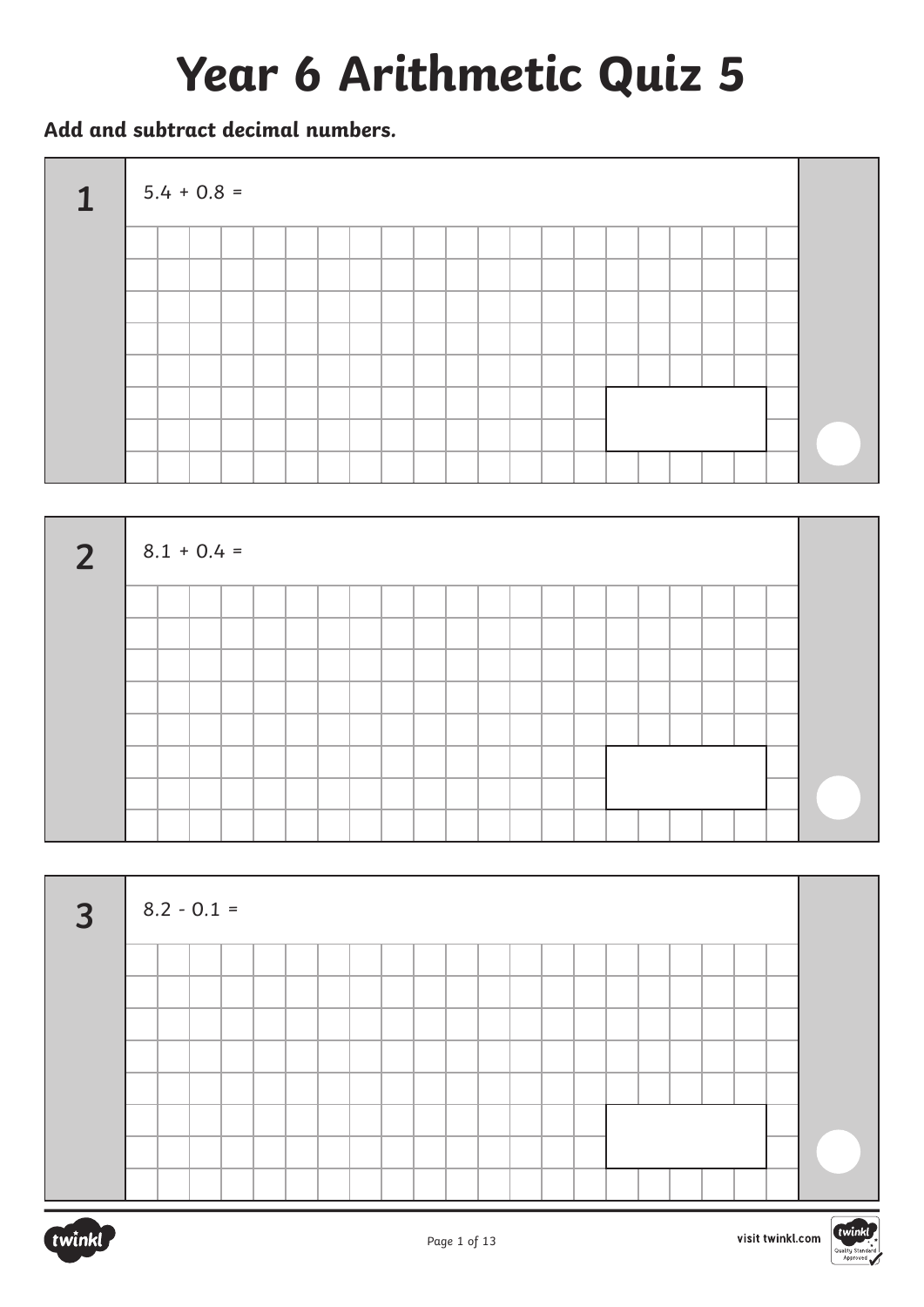| 4 |  | $3.7 - 0.9 =$ |  |  |  |  |  |  |  |  |  |  |
|---|--|---------------|--|--|--|--|--|--|--|--|--|--|
|   |  |               |  |  |  |  |  |  |  |  |  |  |
|   |  |               |  |  |  |  |  |  |  |  |  |  |
|   |  |               |  |  |  |  |  |  |  |  |  |  |
|   |  |               |  |  |  |  |  |  |  |  |  |  |
|   |  |               |  |  |  |  |  |  |  |  |  |  |
|   |  |               |  |  |  |  |  |  |  |  |  |  |
|   |  |               |  |  |  |  |  |  |  |  |  |  |
|   |  |               |  |  |  |  |  |  |  |  |  |  |

| 5 <sup>5</sup> |  | $2.6 + 0.02 =$ |  |  |  |  |  |  |  |  |  |  |
|----------------|--|----------------|--|--|--|--|--|--|--|--|--|--|
|                |  |                |  |  |  |  |  |  |  |  |  |  |
|                |  |                |  |  |  |  |  |  |  |  |  |  |
|                |  |                |  |  |  |  |  |  |  |  |  |  |
|                |  |                |  |  |  |  |  |  |  |  |  |  |
|                |  |                |  |  |  |  |  |  |  |  |  |  |
|                |  |                |  |  |  |  |  |  |  |  |  |  |
|                |  |                |  |  |  |  |  |  |  |  |  |  |
|                |  |                |  |  |  |  |  |  |  |  |  |  |

| $\boldsymbol{6}$ | $2.8 + 0.06 =$ |  |  |  |  |  |  |  |  |  |  |
|------------------|----------------|--|--|--|--|--|--|--|--|--|--|
|                  |                |  |  |  |  |  |  |  |  |  |  |
|                  |                |  |  |  |  |  |  |  |  |  |  |
|                  |                |  |  |  |  |  |  |  |  |  |  |
|                  |                |  |  |  |  |  |  |  |  |  |  |
|                  |                |  |  |  |  |  |  |  |  |  |  |
|                  |                |  |  |  |  |  |  |  |  |  |  |
|                  |                |  |  |  |  |  |  |  |  |  |  |
|                  |                |  |  |  |  |  |  |  |  |  |  |

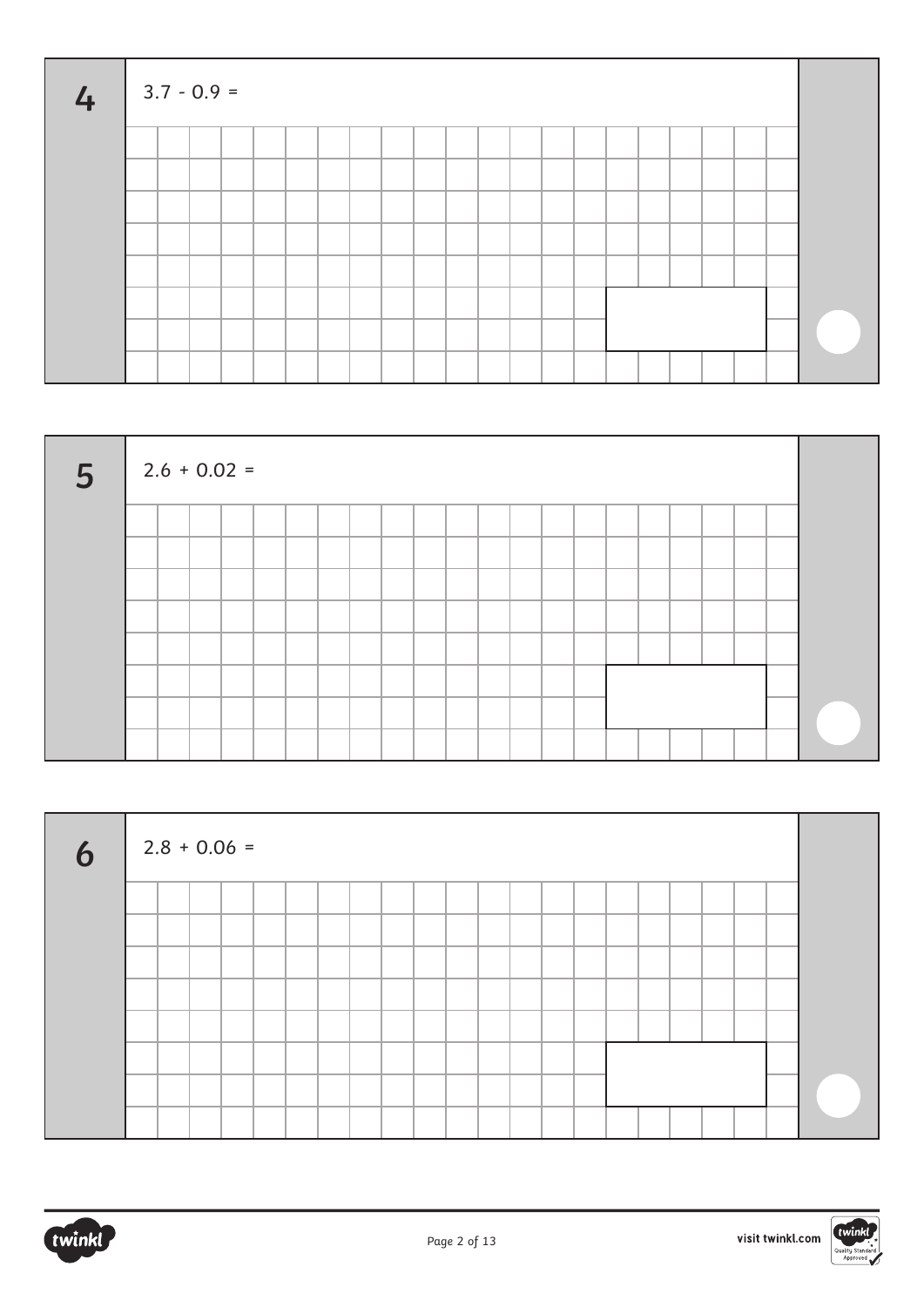| $\overline{7}$ |  | $1.6 - 0.09 =$ |  |  |  |  |  |  |  |  |  |  |
|----------------|--|----------------|--|--|--|--|--|--|--|--|--|--|
|                |  |                |  |  |  |  |  |  |  |  |  |  |
|                |  |                |  |  |  |  |  |  |  |  |  |  |
|                |  |                |  |  |  |  |  |  |  |  |  |  |
|                |  |                |  |  |  |  |  |  |  |  |  |  |
|                |  |                |  |  |  |  |  |  |  |  |  |  |
|                |  |                |  |  |  |  |  |  |  |  |  |  |
|                |  |                |  |  |  |  |  |  |  |  |  |  |
|                |  |                |  |  |  |  |  |  |  |  |  |  |

| 8 |  | $4.2 - 0.04 =$ |  |  |  |  |  |  |  |  |  |
|---|--|----------------|--|--|--|--|--|--|--|--|--|
|   |  |                |  |  |  |  |  |  |  |  |  |
|   |  |                |  |  |  |  |  |  |  |  |  |
|   |  |                |  |  |  |  |  |  |  |  |  |
|   |  |                |  |  |  |  |  |  |  |  |  |
|   |  |                |  |  |  |  |  |  |  |  |  |
|   |  |                |  |  |  |  |  |  |  |  |  |
|   |  |                |  |  |  |  |  |  |  |  |  |
|   |  |                |  |  |  |  |  |  |  |  |  |

| 9 | $4.5 + 6.36 =$ |  |  |  |  |  |  |  |  |  |  |
|---|----------------|--|--|--|--|--|--|--|--|--|--|
|   |                |  |  |  |  |  |  |  |  |  |  |
|   |                |  |  |  |  |  |  |  |  |  |  |
|   |                |  |  |  |  |  |  |  |  |  |  |
|   |                |  |  |  |  |  |  |  |  |  |  |
|   |                |  |  |  |  |  |  |  |  |  |  |
|   |                |  |  |  |  |  |  |  |  |  |  |
|   |                |  |  |  |  |  |  |  |  |  |  |
|   |                |  |  |  |  |  |  |  |  |  |  |



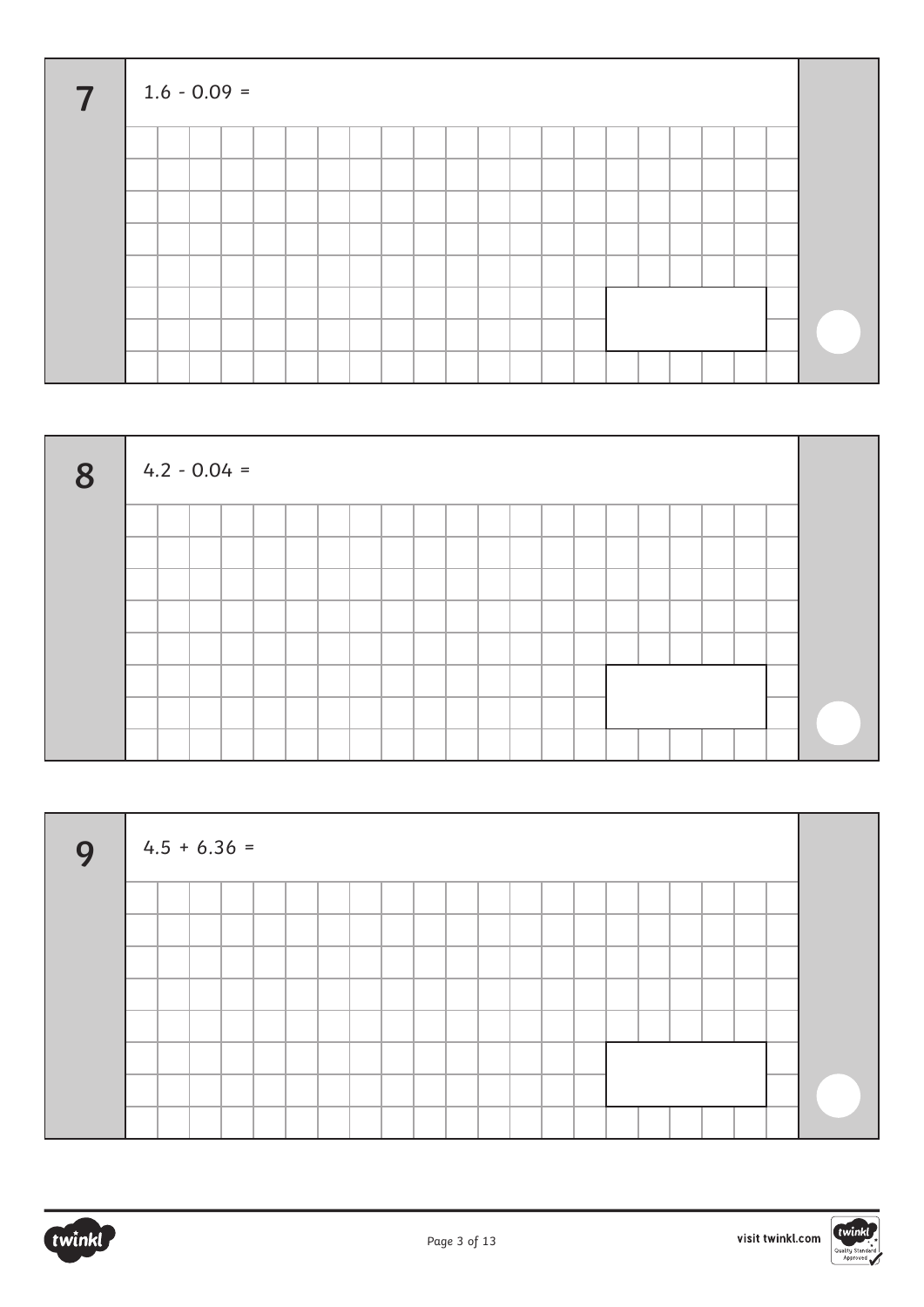| 10 |  | $1.6 + 2.87 =$ |  |  |  |  |  |  |  |  |  |  |
|----|--|----------------|--|--|--|--|--|--|--|--|--|--|
|    |  |                |  |  |  |  |  |  |  |  |  |  |
|    |  |                |  |  |  |  |  |  |  |  |  |  |
|    |  |                |  |  |  |  |  |  |  |  |  |  |
|    |  |                |  |  |  |  |  |  |  |  |  |  |
|    |  |                |  |  |  |  |  |  |  |  |  |  |
|    |  |                |  |  |  |  |  |  |  |  |  |  |
|    |  |                |  |  |  |  |  |  |  |  |  |  |
|    |  |                |  |  |  |  |  |  |  |  |  |  |

| $11$ 8.6 - 4.88 = |  |  |  |  |  |  |  |  |  |  |  |
|-------------------|--|--|--|--|--|--|--|--|--|--|--|
|                   |  |  |  |  |  |  |  |  |  |  |  |
|                   |  |  |  |  |  |  |  |  |  |  |  |
|                   |  |  |  |  |  |  |  |  |  |  |  |
|                   |  |  |  |  |  |  |  |  |  |  |  |
|                   |  |  |  |  |  |  |  |  |  |  |  |
|                   |  |  |  |  |  |  |  |  |  |  |  |
|                   |  |  |  |  |  |  |  |  |  |  |  |
|                   |  |  |  |  |  |  |  |  |  |  |  |

| $12 \t 9.1 - 3.54 =$ |  |  |  |  |  |  |  |  |  |  |  |
|----------------------|--|--|--|--|--|--|--|--|--|--|--|
|                      |  |  |  |  |  |  |  |  |  |  |  |
|                      |  |  |  |  |  |  |  |  |  |  |  |
|                      |  |  |  |  |  |  |  |  |  |  |  |
|                      |  |  |  |  |  |  |  |  |  |  |  |
|                      |  |  |  |  |  |  |  |  |  |  |  |
|                      |  |  |  |  |  |  |  |  |  |  |  |
|                      |  |  |  |  |  |  |  |  |  |  |  |
|                      |  |  |  |  |  |  |  |  |  |  |  |

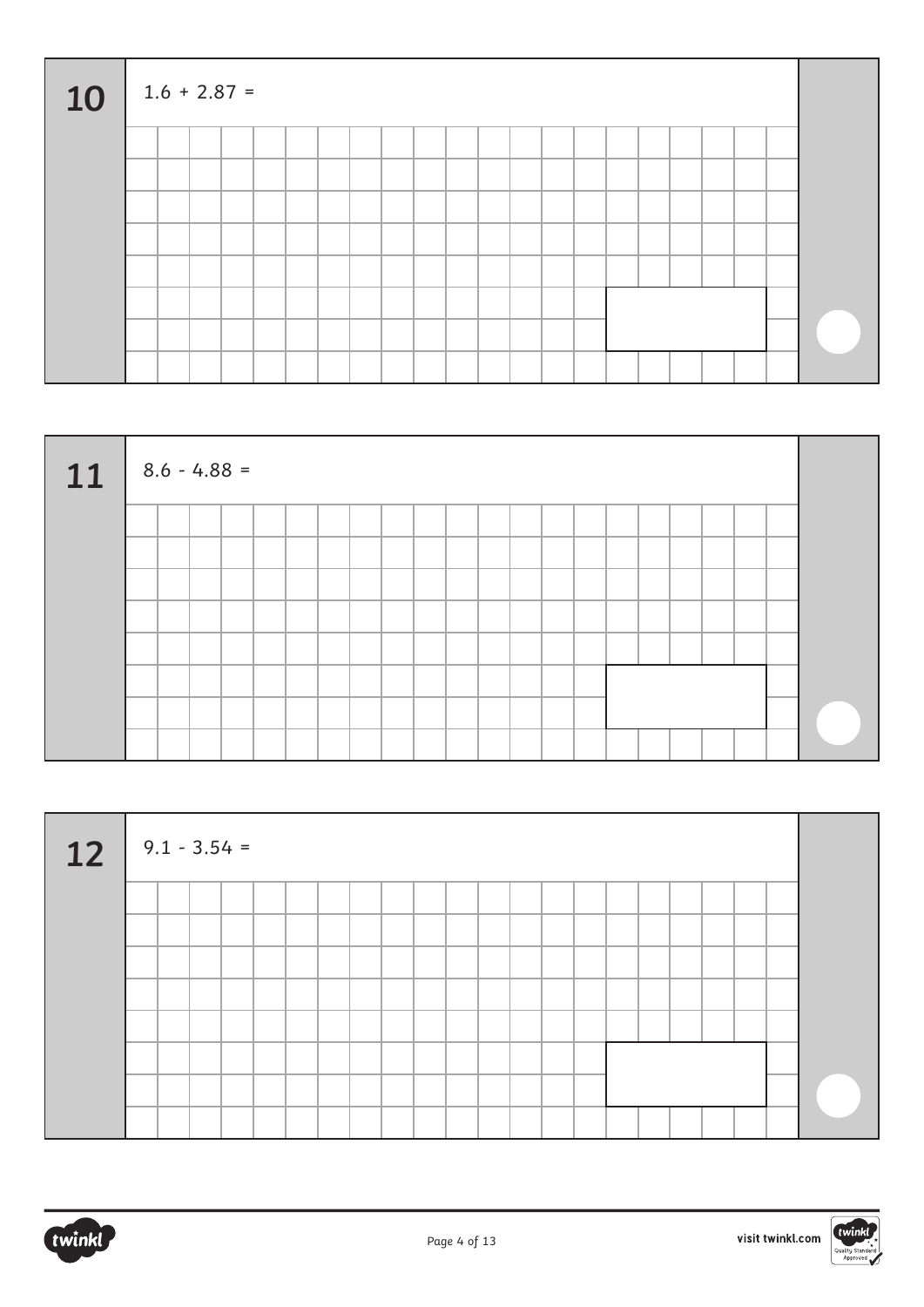## **Multiply and divide by 10, 100 and 1000, including decimals.**

| 13 |  | $4.901 \times 10 =$ |  |  |  |  |  |  |  |  |  |  |
|----|--|---------------------|--|--|--|--|--|--|--|--|--|--|
|    |  |                     |  |  |  |  |  |  |  |  |  |  |
|    |  |                     |  |  |  |  |  |  |  |  |  |  |
|    |  |                     |  |  |  |  |  |  |  |  |  |  |
|    |  |                     |  |  |  |  |  |  |  |  |  |  |
|    |  |                     |  |  |  |  |  |  |  |  |  |  |
|    |  |                     |  |  |  |  |  |  |  |  |  |  |
|    |  |                     |  |  |  |  |  |  |  |  |  |  |
|    |  |                     |  |  |  |  |  |  |  |  |  |  |

| 14 |  | $45.682 \times 10 =$ |  |  |  |  |  |  |  |  |  |  |
|----|--|----------------------|--|--|--|--|--|--|--|--|--|--|
|    |  |                      |  |  |  |  |  |  |  |  |  |  |
|    |  |                      |  |  |  |  |  |  |  |  |  |  |
|    |  |                      |  |  |  |  |  |  |  |  |  |  |
|    |  |                      |  |  |  |  |  |  |  |  |  |  |
|    |  |                      |  |  |  |  |  |  |  |  |  |  |
|    |  |                      |  |  |  |  |  |  |  |  |  |  |
|    |  |                      |  |  |  |  |  |  |  |  |  |  |
|    |  |                      |  |  |  |  |  |  |  |  |  |  |

| <b>15</b> |  | $5.26 \times 100 =$ |  |  |  |  |  |  |  |  |  |  |
|-----------|--|---------------------|--|--|--|--|--|--|--|--|--|--|
|           |  |                     |  |  |  |  |  |  |  |  |  |  |
|           |  |                     |  |  |  |  |  |  |  |  |  |  |
|           |  |                     |  |  |  |  |  |  |  |  |  |  |
|           |  |                     |  |  |  |  |  |  |  |  |  |  |
|           |  |                     |  |  |  |  |  |  |  |  |  |  |
|           |  |                     |  |  |  |  |  |  |  |  |  |  |
|           |  |                     |  |  |  |  |  |  |  |  |  |  |
|           |  |                     |  |  |  |  |  |  |  |  |  |  |

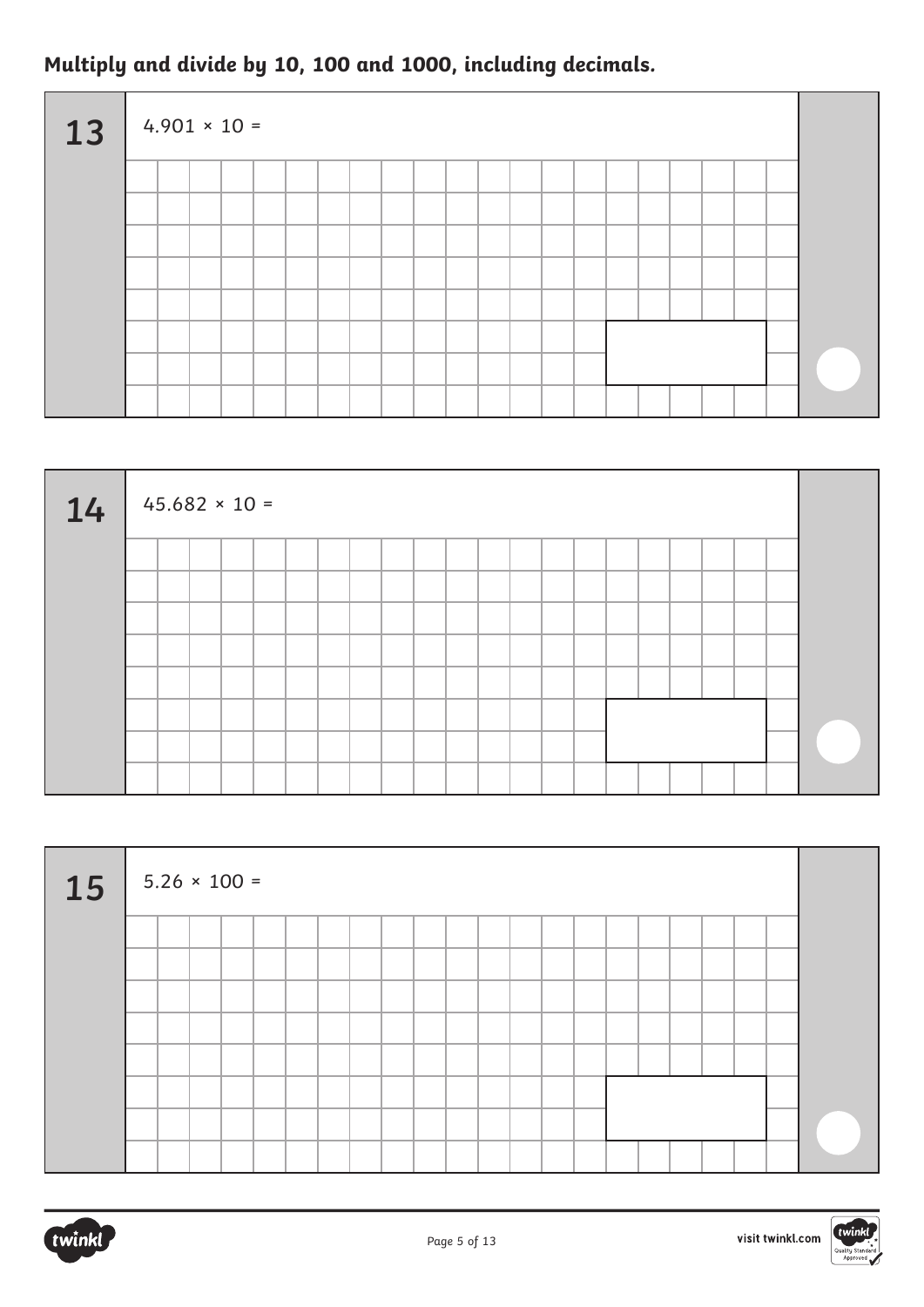| <b>16</b> |  | $6.02 \times 100 =$ |  |  |  |  |  |  |  |  |  |  |
|-----------|--|---------------------|--|--|--|--|--|--|--|--|--|--|
|           |  |                     |  |  |  |  |  |  |  |  |  |  |
|           |  |                     |  |  |  |  |  |  |  |  |  |  |
|           |  |                     |  |  |  |  |  |  |  |  |  |  |
|           |  |                     |  |  |  |  |  |  |  |  |  |  |
|           |  |                     |  |  |  |  |  |  |  |  |  |  |
|           |  |                     |  |  |  |  |  |  |  |  |  |  |
|           |  |                     |  |  |  |  |  |  |  |  |  |  |
|           |  |                     |  |  |  |  |  |  |  |  |  |  |

| 17 | $2.62 \times 1000 =$ |  |  |  |  |  |  |  |  |  |  |
|----|----------------------|--|--|--|--|--|--|--|--|--|--|
|    |                      |  |  |  |  |  |  |  |  |  |  |
|    |                      |  |  |  |  |  |  |  |  |  |  |
|    |                      |  |  |  |  |  |  |  |  |  |  |
|    |                      |  |  |  |  |  |  |  |  |  |  |
|    |                      |  |  |  |  |  |  |  |  |  |  |
|    |                      |  |  |  |  |  |  |  |  |  |  |
|    |                      |  |  |  |  |  |  |  |  |  |  |
|    |                      |  |  |  |  |  |  |  |  |  |  |

| 18 | $0.329 \times 1000 =$ |  |  |  |  |  |  |  |  |  |  |
|----|-----------------------|--|--|--|--|--|--|--|--|--|--|
|    |                       |  |  |  |  |  |  |  |  |  |  |
|    |                       |  |  |  |  |  |  |  |  |  |  |
|    |                       |  |  |  |  |  |  |  |  |  |  |
|    |                       |  |  |  |  |  |  |  |  |  |  |
|    |                       |  |  |  |  |  |  |  |  |  |  |
|    |                       |  |  |  |  |  |  |  |  |  |  |
|    |                       |  |  |  |  |  |  |  |  |  |  |

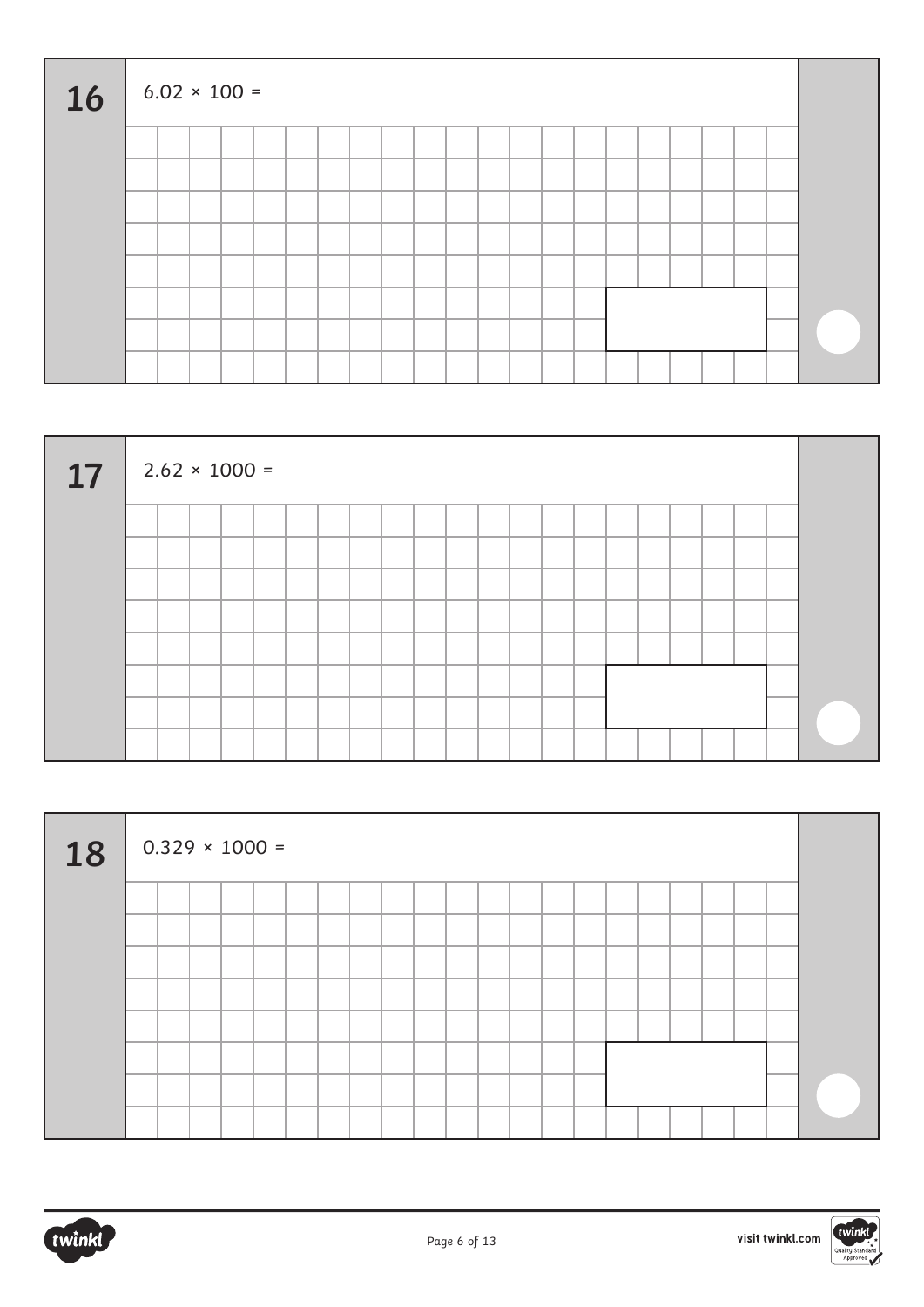| 19 |  | $2.71 \div 10 =$ |  |  |  |  |  |  |  |  |  |  |
|----|--|------------------|--|--|--|--|--|--|--|--|--|--|
|    |  |                  |  |  |  |  |  |  |  |  |  |  |
|    |  |                  |  |  |  |  |  |  |  |  |  |  |
|    |  |                  |  |  |  |  |  |  |  |  |  |  |
|    |  |                  |  |  |  |  |  |  |  |  |  |  |
|    |  |                  |  |  |  |  |  |  |  |  |  |  |
|    |  |                  |  |  |  |  |  |  |  |  |  |  |
|    |  |                  |  |  |  |  |  |  |  |  |  |  |
|    |  |                  |  |  |  |  |  |  |  |  |  |  |

| 20 | $18.03 \div 10 =$ |  |  |  |  |  |  |  |  |  |  |
|----|-------------------|--|--|--|--|--|--|--|--|--|--|
|    |                   |  |  |  |  |  |  |  |  |  |  |
|    |                   |  |  |  |  |  |  |  |  |  |  |
|    |                   |  |  |  |  |  |  |  |  |  |  |
|    |                   |  |  |  |  |  |  |  |  |  |  |
|    |                   |  |  |  |  |  |  |  |  |  |  |
|    |                   |  |  |  |  |  |  |  |  |  |  |
|    |                   |  |  |  |  |  |  |  |  |  |  |
|    |                   |  |  |  |  |  |  |  |  |  |  |

| $21$ 473 ÷ 100 = |  |  |  |  |  |  |  |  |  |  |  |
|------------------|--|--|--|--|--|--|--|--|--|--|--|
|                  |  |  |  |  |  |  |  |  |  |  |  |
|                  |  |  |  |  |  |  |  |  |  |  |  |
|                  |  |  |  |  |  |  |  |  |  |  |  |
|                  |  |  |  |  |  |  |  |  |  |  |  |
|                  |  |  |  |  |  |  |  |  |  |  |  |
|                  |  |  |  |  |  |  |  |  |  |  |  |
|                  |  |  |  |  |  |  |  |  |  |  |  |
|                  |  |  |  |  |  |  |  |  |  |  |  |



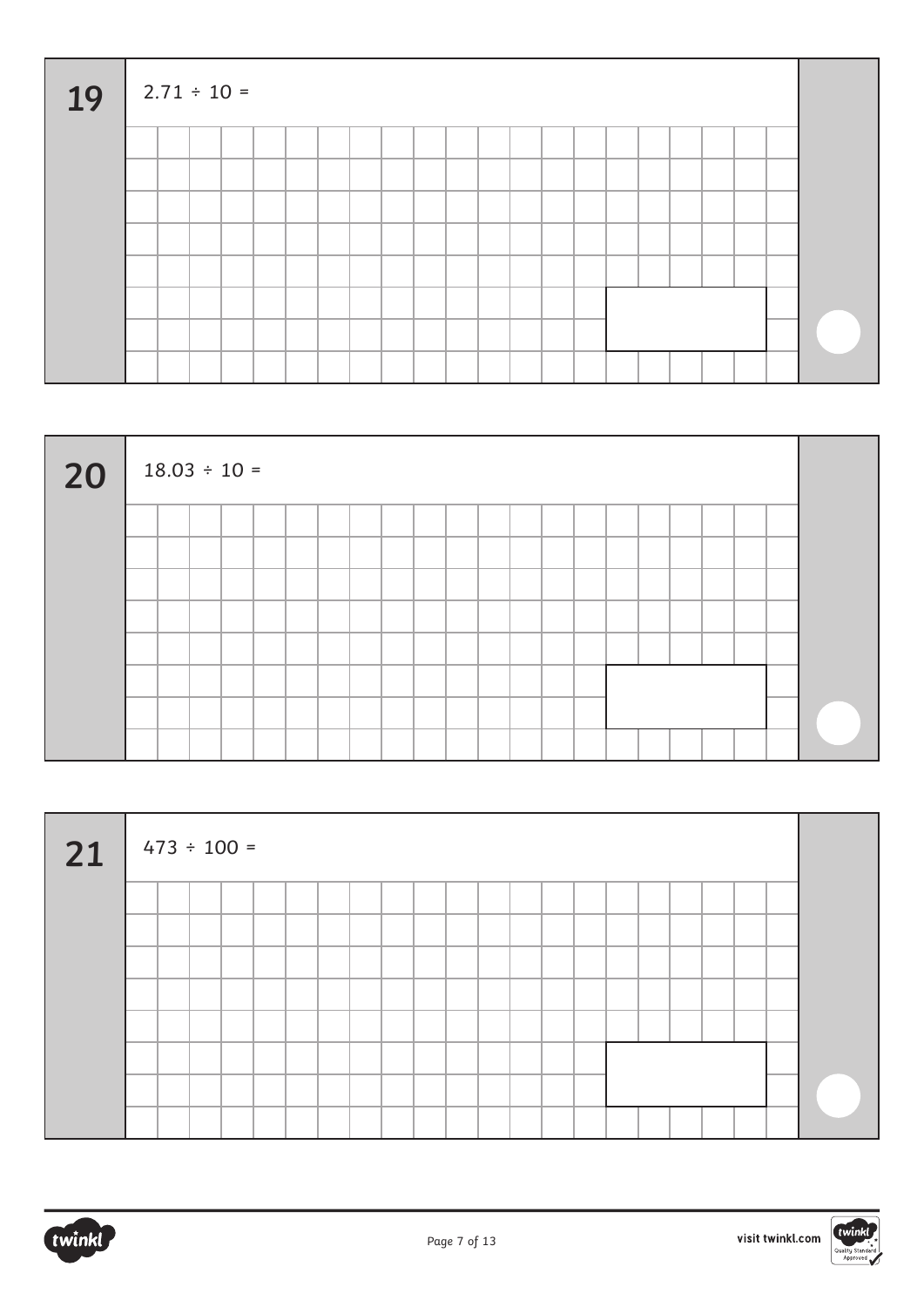| 22 |  | $51.9 \div 100 =$ |  |  |  |  |  |  |  |  |  |  |
|----|--|-------------------|--|--|--|--|--|--|--|--|--|--|
|    |  |                   |  |  |  |  |  |  |  |  |  |  |
|    |  |                   |  |  |  |  |  |  |  |  |  |  |
|    |  |                   |  |  |  |  |  |  |  |  |  |  |
|    |  |                   |  |  |  |  |  |  |  |  |  |  |
|    |  |                   |  |  |  |  |  |  |  |  |  |  |
|    |  |                   |  |  |  |  |  |  |  |  |  |  |
|    |  |                   |  |  |  |  |  |  |  |  |  |  |
|    |  |                   |  |  |  |  |  |  |  |  |  |  |

| 23 | $214 \div 1000 =$ |  |  |  |  |  |  |  |  |  |  |
|----|-------------------|--|--|--|--|--|--|--|--|--|--|
|    |                   |  |  |  |  |  |  |  |  |  |  |
|    |                   |  |  |  |  |  |  |  |  |  |  |
|    |                   |  |  |  |  |  |  |  |  |  |  |
|    |                   |  |  |  |  |  |  |  |  |  |  |
|    |                   |  |  |  |  |  |  |  |  |  |  |
|    |                   |  |  |  |  |  |  |  |  |  |  |
|    |                   |  |  |  |  |  |  |  |  |  |  |
|    |                   |  |  |  |  |  |  |  |  |  |  |

| 24 | $1292 \div 1000 =$ |  |  |  |  |  |  |  |  |  |  |
|----|--------------------|--|--|--|--|--|--|--|--|--|--|
|    |                    |  |  |  |  |  |  |  |  |  |  |
|    |                    |  |  |  |  |  |  |  |  |  |  |
|    |                    |  |  |  |  |  |  |  |  |  |  |
|    |                    |  |  |  |  |  |  |  |  |  |  |
|    |                    |  |  |  |  |  |  |  |  |  |  |
|    |                    |  |  |  |  |  |  |  |  |  |  |
|    |                    |  |  |  |  |  |  |  |  |  |  |
|    |                    |  |  |  |  |  |  |  |  |  |  |



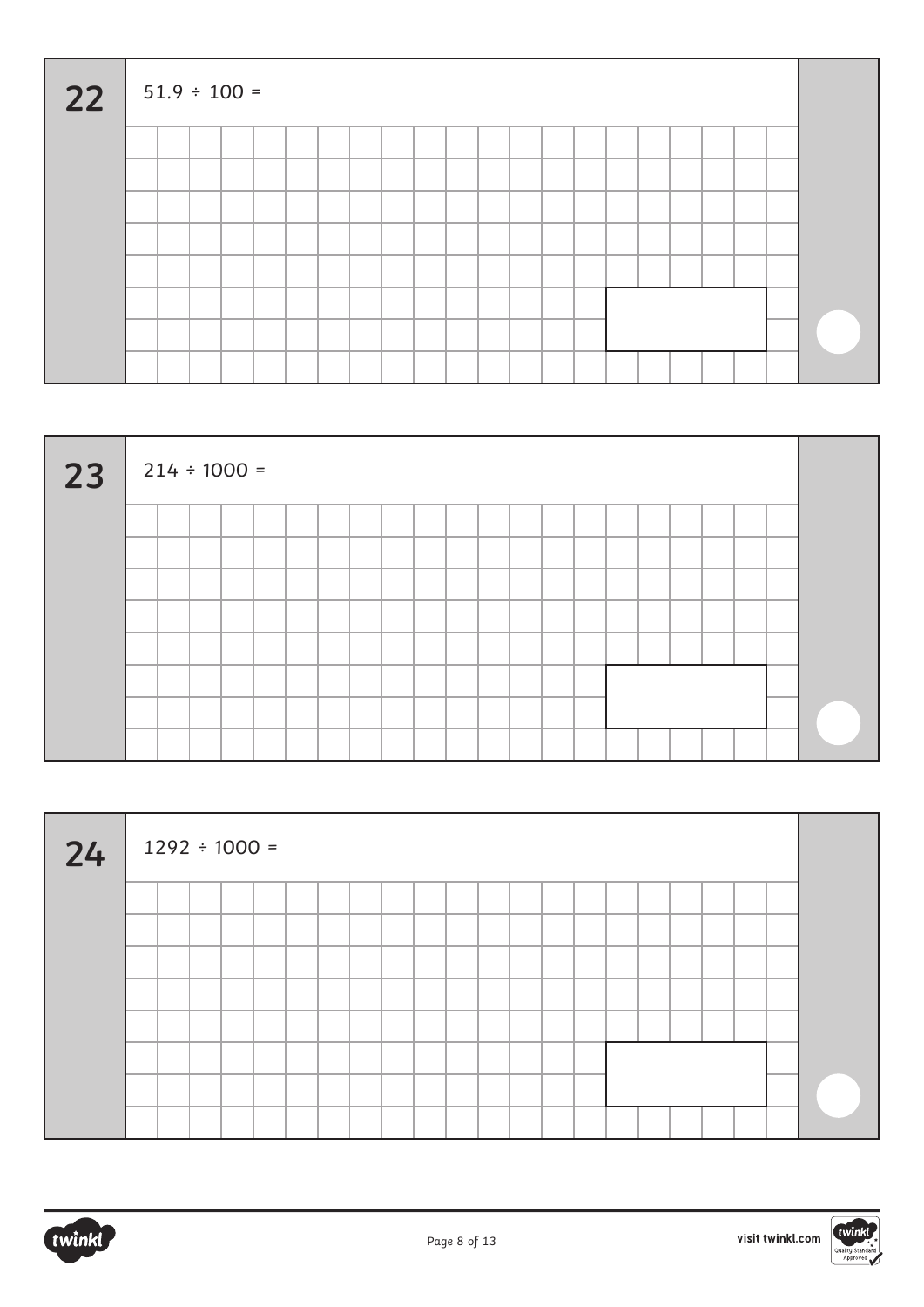## **Percentages of amounts.**

| 25 |  | $25\% \text{ of } 246 =$ |  |  |  |  |  |  |  |  |  |  |
|----|--|--------------------------|--|--|--|--|--|--|--|--|--|--|
|    |  |                          |  |  |  |  |  |  |  |  |  |  |
|    |  |                          |  |  |  |  |  |  |  |  |  |  |
|    |  |                          |  |  |  |  |  |  |  |  |  |  |
|    |  |                          |  |  |  |  |  |  |  |  |  |  |
|    |  |                          |  |  |  |  |  |  |  |  |  |  |
|    |  |                          |  |  |  |  |  |  |  |  |  |  |
|    |  |                          |  |  |  |  |  |  |  |  |  |  |
|    |  |                          |  |  |  |  |  |  |  |  |  |  |

| 26 | 50% of $132 =$ |  |  |  |  |  |  |  |  |  |  |
|----|----------------|--|--|--|--|--|--|--|--|--|--|
|    |                |  |  |  |  |  |  |  |  |  |  |
|    |                |  |  |  |  |  |  |  |  |  |  |
|    |                |  |  |  |  |  |  |  |  |  |  |
|    |                |  |  |  |  |  |  |  |  |  |  |
|    |                |  |  |  |  |  |  |  |  |  |  |
|    |                |  |  |  |  |  |  |  |  |  |  |
|    |                |  |  |  |  |  |  |  |  |  |  |

| 27 | $5\% \text{ of } 340 =$ |  |  |  |  |  |  |  |  |  |  |  |
|----|-------------------------|--|--|--|--|--|--|--|--|--|--|--|
|    |                         |  |  |  |  |  |  |  |  |  |  |  |
|    |                         |  |  |  |  |  |  |  |  |  |  |  |
|    |                         |  |  |  |  |  |  |  |  |  |  |  |
|    |                         |  |  |  |  |  |  |  |  |  |  |  |
|    |                         |  |  |  |  |  |  |  |  |  |  |  |
|    |                         |  |  |  |  |  |  |  |  |  |  |  |
|    |                         |  |  |  |  |  |  |  |  |  |  |  |
|    |                         |  |  |  |  |  |  |  |  |  |  |  |

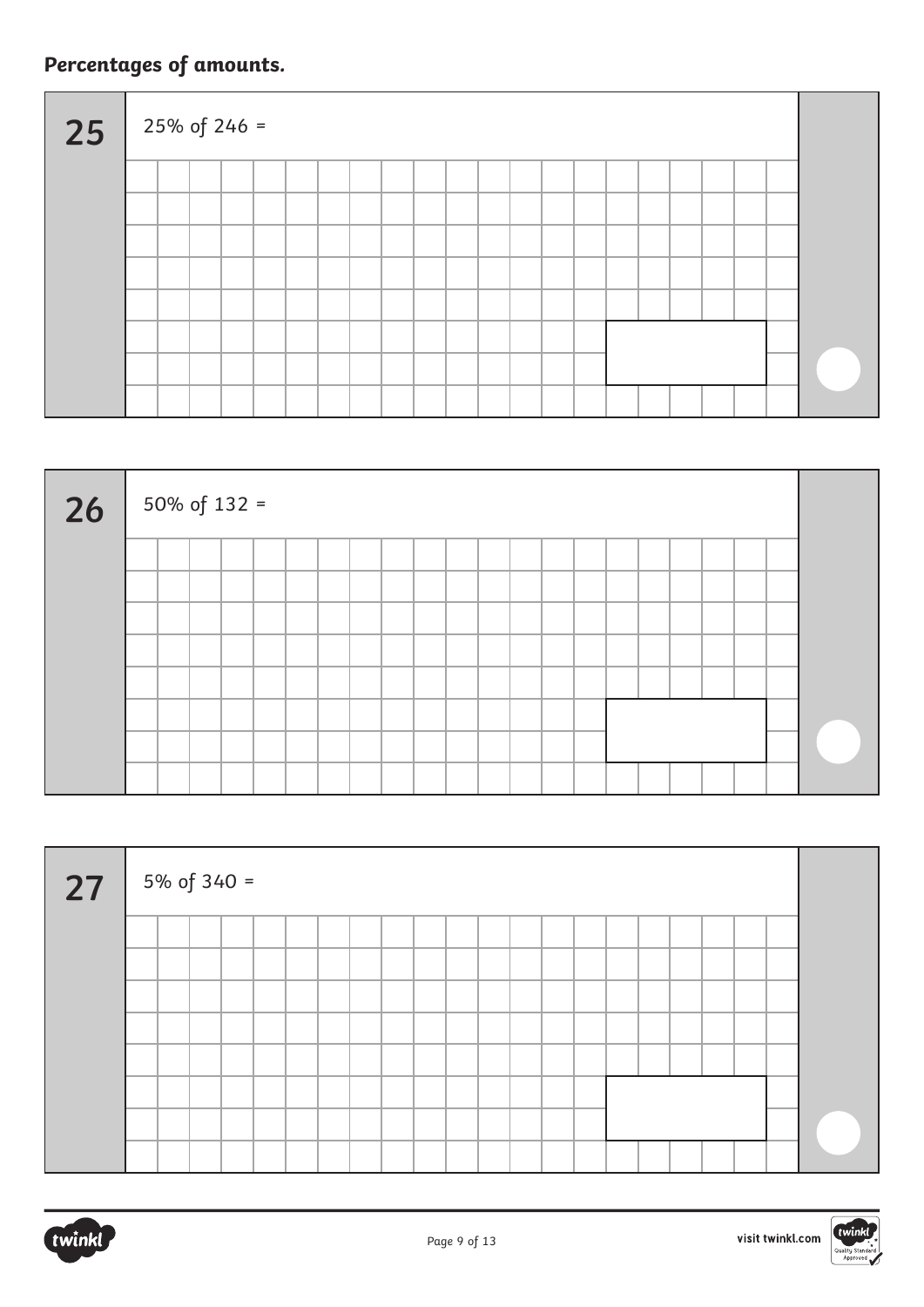| 28 |  | 10% of 450 = |  |  |  |  |  |  |  |  |  |  |
|----|--|--------------|--|--|--|--|--|--|--|--|--|--|
|    |  |              |  |  |  |  |  |  |  |  |  |  |
|    |  |              |  |  |  |  |  |  |  |  |  |  |
|    |  |              |  |  |  |  |  |  |  |  |  |  |
|    |  |              |  |  |  |  |  |  |  |  |  |  |
|    |  |              |  |  |  |  |  |  |  |  |  |  |
|    |  |              |  |  |  |  |  |  |  |  |  |  |
|    |  |              |  |  |  |  |  |  |  |  |  |  |
|    |  |              |  |  |  |  |  |  |  |  |  |  |

| 29 | $25\% \text{ of } 541 =$ |  |  |  |  |  |  |  |  |  |  |
|----|--------------------------|--|--|--|--|--|--|--|--|--|--|
|    |                          |  |  |  |  |  |  |  |  |  |  |
|    |                          |  |  |  |  |  |  |  |  |  |  |
|    |                          |  |  |  |  |  |  |  |  |  |  |
|    |                          |  |  |  |  |  |  |  |  |  |  |
|    |                          |  |  |  |  |  |  |  |  |  |  |
|    |                          |  |  |  |  |  |  |  |  |  |  |
|    |                          |  |  |  |  |  |  |  |  |  |  |
|    |                          |  |  |  |  |  |  |  |  |  |  |

| $30\,$ $^{20\%}$ of 568 |  |  |  |  |  |  |  |  |  |  |  |
|-------------------------|--|--|--|--|--|--|--|--|--|--|--|
|                         |  |  |  |  |  |  |  |  |  |  |  |
|                         |  |  |  |  |  |  |  |  |  |  |  |
|                         |  |  |  |  |  |  |  |  |  |  |  |
|                         |  |  |  |  |  |  |  |  |  |  |  |
|                         |  |  |  |  |  |  |  |  |  |  |  |
|                         |  |  |  |  |  |  |  |  |  |  |  |
|                         |  |  |  |  |  |  |  |  |  |  |  |
|                         |  |  |  |  |  |  |  |  |  |  |  |



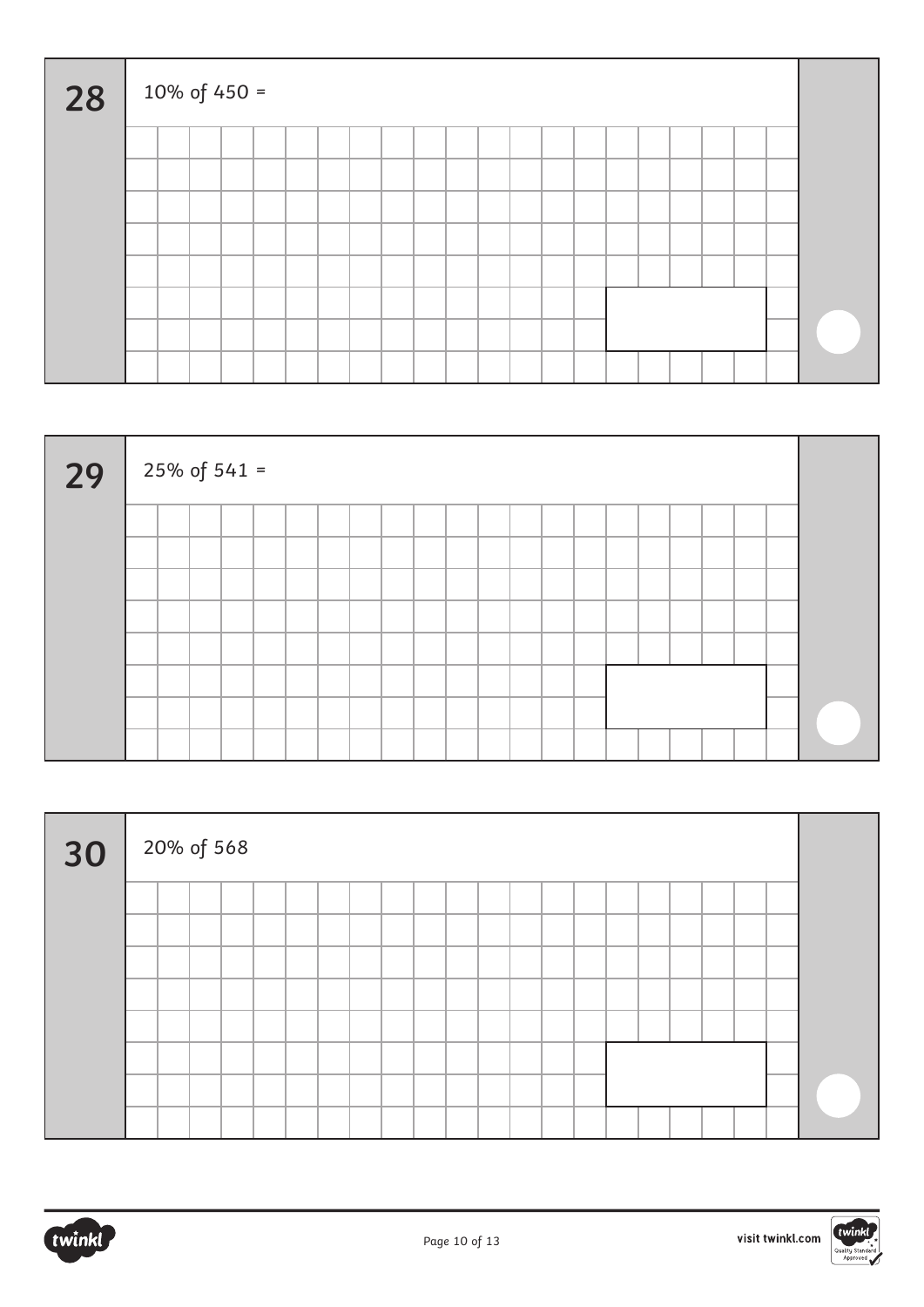| 31 |  | $7\% \times 662 =$ |  |  |  |  |  |  |  |  |  |  |
|----|--|--------------------|--|--|--|--|--|--|--|--|--|--|
|    |  |                    |  |  |  |  |  |  |  |  |  |  |
|    |  |                    |  |  |  |  |  |  |  |  |  |  |
|    |  |                    |  |  |  |  |  |  |  |  |  |  |
|    |  |                    |  |  |  |  |  |  |  |  |  |  |
|    |  |                    |  |  |  |  |  |  |  |  |  |  |
|    |  |                    |  |  |  |  |  |  |  |  |  |  |
|    |  |                    |  |  |  |  |  |  |  |  |  |  |
|    |  |                    |  |  |  |  |  |  |  |  |  |  |

| 32 | $14\% \times 275 =$ |  |  |  |  |  |  |  |  |  |  |
|----|---------------------|--|--|--|--|--|--|--|--|--|--|
|    |                     |  |  |  |  |  |  |  |  |  |  |
|    |                     |  |  |  |  |  |  |  |  |  |  |
|    |                     |  |  |  |  |  |  |  |  |  |  |
|    |                     |  |  |  |  |  |  |  |  |  |  |
|    |                     |  |  |  |  |  |  |  |  |  |  |
|    |                     |  |  |  |  |  |  |  |  |  |  |
|    |                     |  |  |  |  |  |  |  |  |  |  |
|    |                     |  |  |  |  |  |  |  |  |  |  |

| 33 | $60\% \times 863 =$ |  |  |  |  |  |  |  |  |  |  |
|----|---------------------|--|--|--|--|--|--|--|--|--|--|
|    |                     |  |  |  |  |  |  |  |  |  |  |
|    |                     |  |  |  |  |  |  |  |  |  |  |
|    |                     |  |  |  |  |  |  |  |  |  |  |
|    |                     |  |  |  |  |  |  |  |  |  |  |
|    |                     |  |  |  |  |  |  |  |  |  |  |
|    |                     |  |  |  |  |  |  |  |  |  |  |
|    |                     |  |  |  |  |  |  |  |  |  |  |
|    |                     |  |  |  |  |  |  |  |  |  |  |



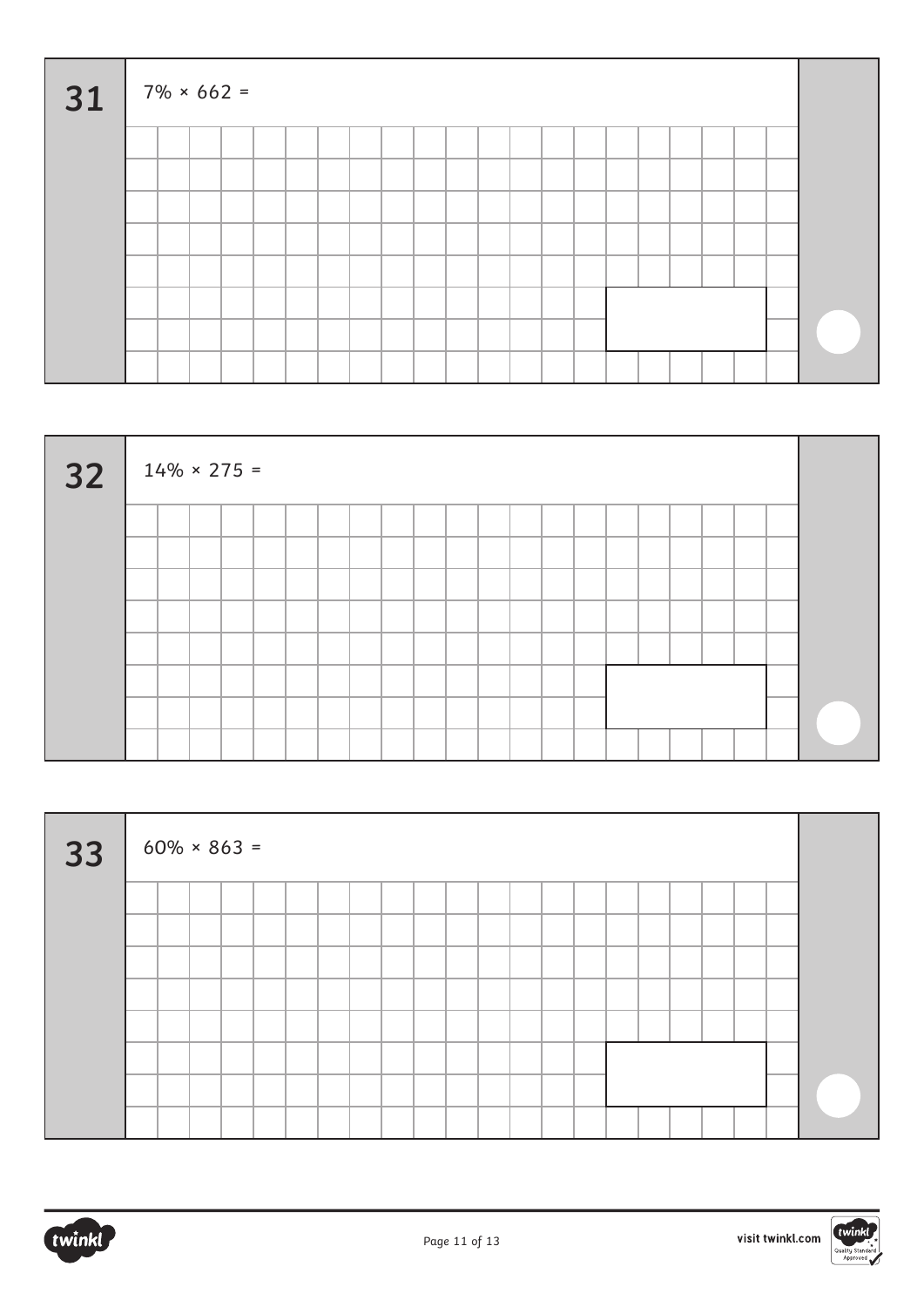| 34 |  | $35\% \times 277 =$ |  |  |  |  |  |  |  |  |  |  |
|----|--|---------------------|--|--|--|--|--|--|--|--|--|--|
|    |  |                     |  |  |  |  |  |  |  |  |  |  |
|    |  |                     |  |  |  |  |  |  |  |  |  |  |
|    |  |                     |  |  |  |  |  |  |  |  |  |  |
|    |  |                     |  |  |  |  |  |  |  |  |  |  |
|    |  |                     |  |  |  |  |  |  |  |  |  |  |
|    |  |                     |  |  |  |  |  |  |  |  |  |  |
|    |  |                     |  |  |  |  |  |  |  |  |  |  |
|    |  |                     |  |  |  |  |  |  |  |  |  |  |

| 35 | $15\% \times 619 =$ |  |  |  |  |  |  |  |  |  |  |
|----|---------------------|--|--|--|--|--|--|--|--|--|--|
|    |                     |  |  |  |  |  |  |  |  |  |  |
|    |                     |  |  |  |  |  |  |  |  |  |  |
|    |                     |  |  |  |  |  |  |  |  |  |  |
|    |                     |  |  |  |  |  |  |  |  |  |  |
|    |                     |  |  |  |  |  |  |  |  |  |  |
|    |                     |  |  |  |  |  |  |  |  |  |  |
|    |                     |  |  |  |  |  |  |  |  |  |  |
|    |                     |  |  |  |  |  |  |  |  |  |  |

| 36 |  | $80\% \times 338$ |  |  |  |  |  |  |  |  |  |
|----|--|-------------------|--|--|--|--|--|--|--|--|--|
|    |  |                   |  |  |  |  |  |  |  |  |  |
|    |  |                   |  |  |  |  |  |  |  |  |  |
|    |  |                   |  |  |  |  |  |  |  |  |  |
|    |  |                   |  |  |  |  |  |  |  |  |  |
|    |  |                   |  |  |  |  |  |  |  |  |  |
|    |  |                   |  |  |  |  |  |  |  |  |  |
|    |  |                   |  |  |  |  |  |  |  |  |  |
|    |  |                   |  |  |  |  |  |  |  |  |  |



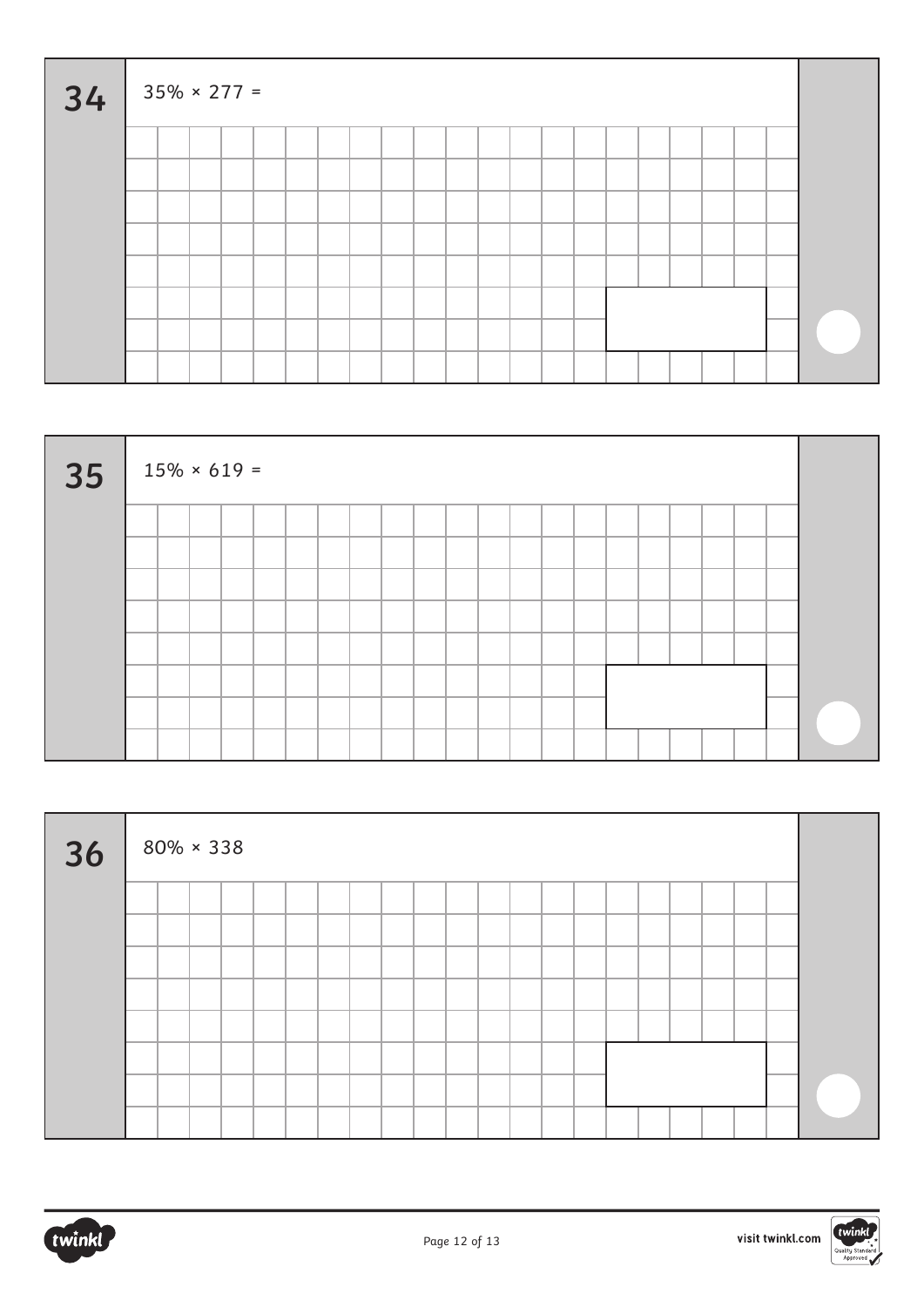# **Year 6 Arithmetic Quiz 5: Answers**

| 1.6.2      |        | 19. 0.271        |
|------------|--------|------------------|
| 2. 8.5     |        | 20. 1.803        |
| 3. 8.1     |        | 21. 4.73         |
| 4. 2.8     |        | 22. 0.519        |
| 5. 2.62    |        | 23. 0.214        |
| 6. 2.86    |        | 24. 1.292        |
| 7. 1.51    |        | 25. 61.5         |
| 8. 4.16    | 26. 66 |                  |
| 9. 10.86   | 27. 17 |                  |
| 10. 4.47   | 28. 45 |                  |
| 11. 3.72   |        | 29. 135.25       |
| 12. 5.56   |        | <b>30.</b> 113.6 |
| 13. 49.01  |        | 31. 46.34        |
| 14. 456.82 |        | 32. 38.5         |
| 15. 526    |        | 33. 517.8        |
| 16. 602    |        | 34. 96.95        |
| 17. 2620   |        | 35. 92.85        |
| 18. 329    |        | 36. 270.4        |

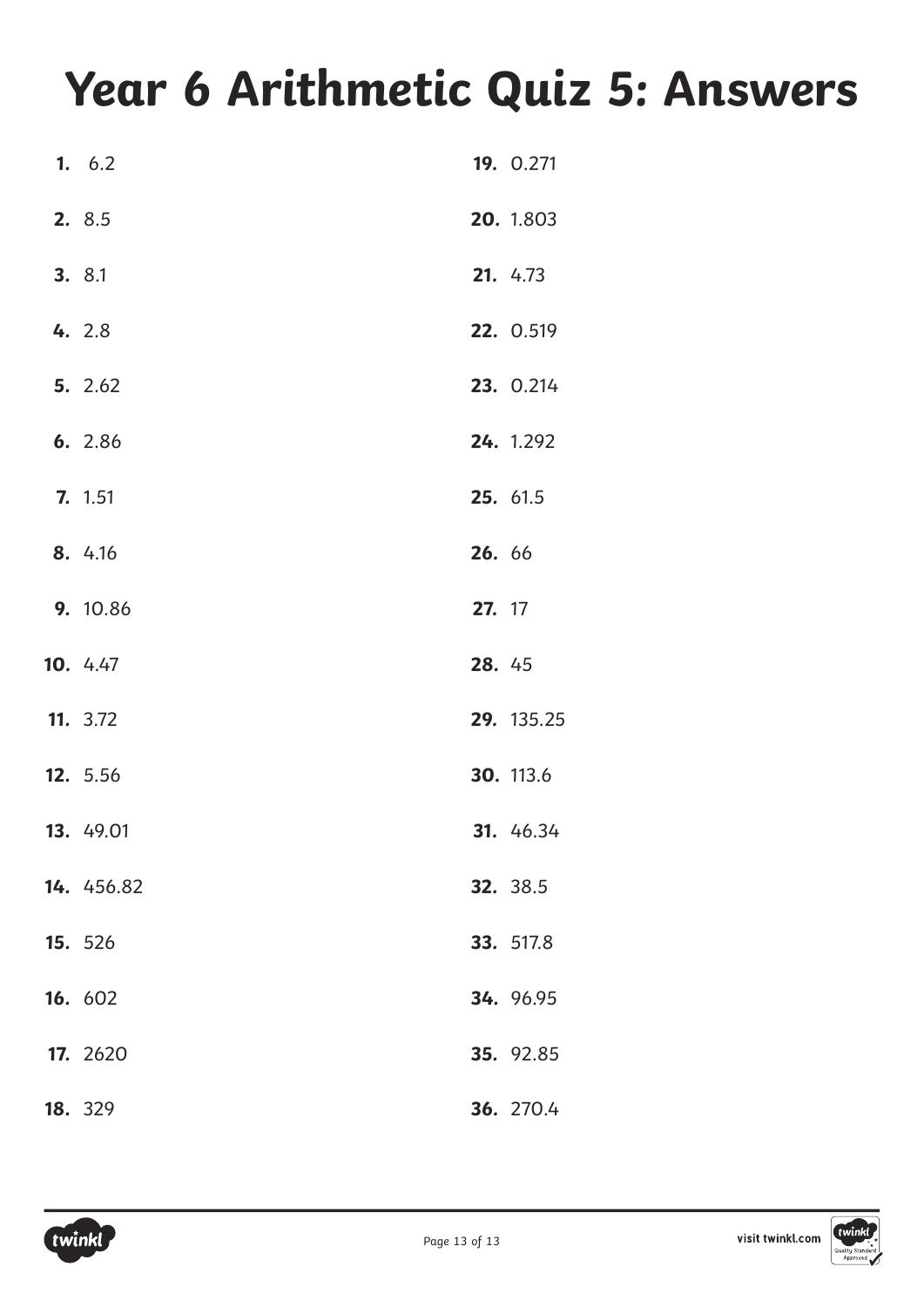## **Year 6 Arithmetic Quiz 5**

### **Add and Subtract Decimal Numbers**

Some addition and subtraction will be done mentally, some using a formal columnar method. When the columnar method is used, the numbers must be lined up correctly.

 $4.7 + 0.6 = 5.3$ 

 $1.7 + 0.08 = 1.78$ 

7.2 + 1.94

Line up the two numbers using the columnar method and add.

|     |              | $7 \cdot 2$ |           |  |
|-----|--------------|-------------|-----------|--|
| $+$ |              | $1 \cdot 9$ | $\vert$ 4 |  |
|     |              | $9 \cdot 1$ |           |  |
|     | $\mathbf{1}$ |             |           |  |

### **Multiply and divide by 10, 100 and 1000, including decimals**

When multiplying by 10, 100 and 1000 the number increases and the digits move to a new place value 1, 2 or 3 places accordingly.

When dividing by 10, 100 and 1000 the number decreases and the digits move to a new place value 1, 2 or 3 places accordingly.

 $3.4 \times 10 = 34$ 

 $3.56 \times 100 = 356$ 

 $0.984 \times 1000 = 984$ 

 $67 \div 10 = 6.7$ 

 $35.8 \div 100 = 0.358$ 

 $452 \div 1000 = 0.452$